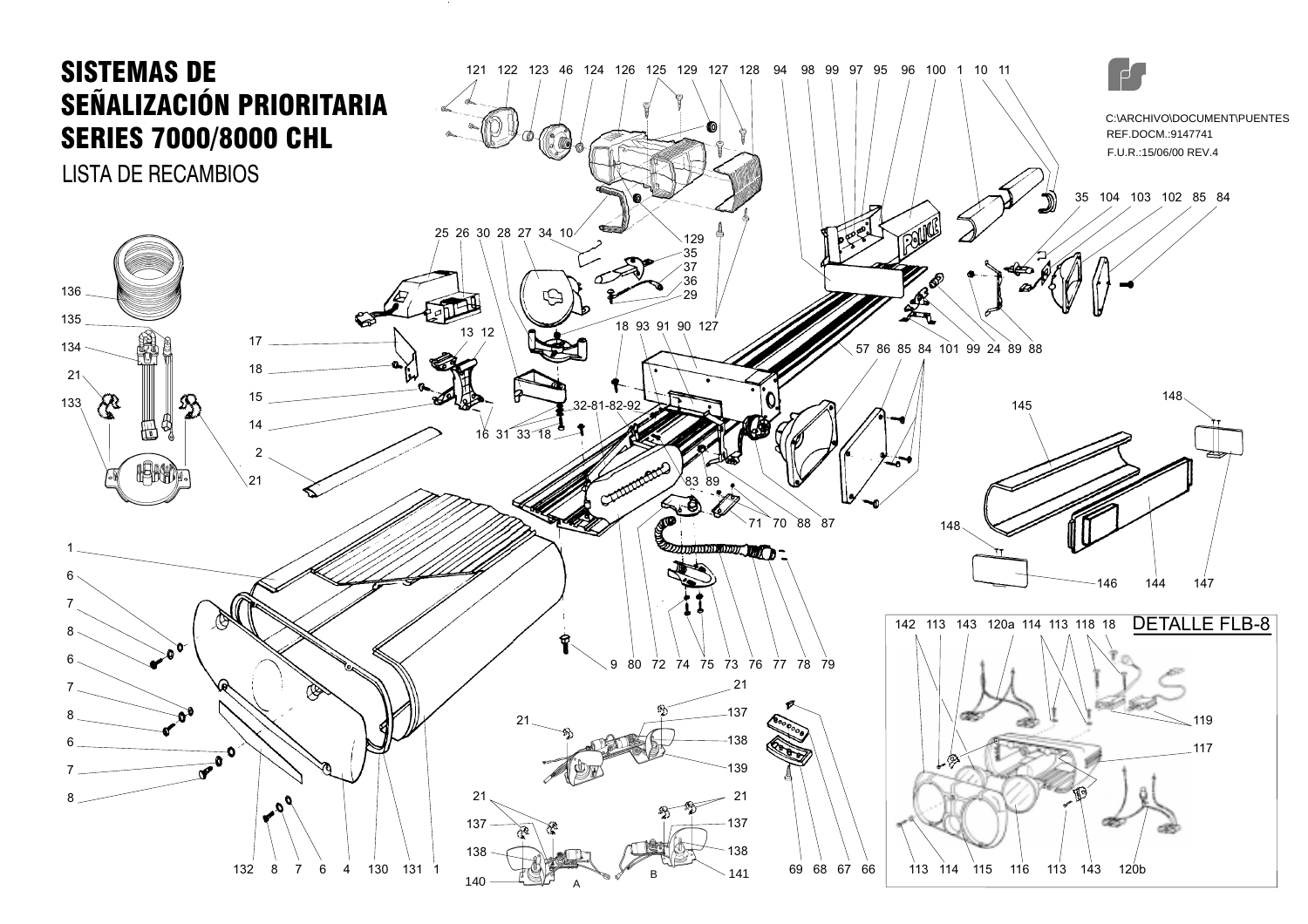| N٥ | <b>DESCRIPCION</b>                            | <b>REFERENCIA</b> |                |
|----|-----------------------------------------------|-------------------|----------------|
| 1  | VER HOJA DE SOLICITUD DE CARENAS              |                   | 7              |
| 2  | JUNTA PERFIL BANCADA                          | 9133987           | 7              |
| 4  | VER HOJA DE SOLICITUD DE CARENAS              |                   | 7              |
| 6  | ARANDELA M4 DIN 125 PL INOX                   | 9027153           | 7              |
| 7  | ARANDELA M4 DIN 127 GW INOX                   | 9027154           | 7              |
| 8  | TORNILLO M4x16 DIN 7508                       | 9027773           | 7              |
| 9  | TO RNILLO M8x25 DIN 603 INOX                  | 9027746           | 7              |
|    | TO RNILLO M8x20 DIN 603 INOX                  | 9027795           |                |
| 10 | SEPARADOR LENTE FRONTAL                       | 9133586           | 7              |
|    | SEPARADOR LENTE FRONTAL P-7/8 NGR             | 9151244-01        | 8              |
|    | SEPARADOR LENTE FRONTAL P-7/8 CR              | 9151244-02        |                |
| 12 | SEPARADOR BANCADA PUENTE                      | 9133991           | 8              |
| 13 | SUJECCION BANCADA PUENTE SUPERIOR             | 9151036           |                |
| 14 | SUJECCION BANCADA PUENTE INFERIOR             | 9133992           |                |
| 15 | TORNILLO ROSCA PLASTICO 3.5x20 DIN 7505B      | 9027709           |                |
| 16 | AGUJA FIJACION SEPARADOR BANCADA              | 9139179           | 8              |
| 17 | ESPEJONº 9                                    | 8136134           | 8              |
|    | ESPEJO Nº 7                                   | 8132991           | 8              |
|    | ESPEJONº3                                     | 8132755           | 8              |
|    | ESPEJO Nº 2                                   | 8132757           |                |
|    | ESPEJO Nº 1                                   | 8132756           | 8              |
| 18 | TORNILLO ROSCA CHAPA 4.9x9.5 DIN 7976         | 9027238           | 8              |
| 21 | CLIPS DE FIJACION BANCADA PUENTE              | 9132485           |                |
| 24 | LAMPARA DE BAYONETA 12V, 15W                  | 9011014           | 8              |
|    | LAMPARA DE BAYONETA 24V, 15W                  | 9011021           | 8              |
| 25 | RELE INTERMITENTE VAMA 12V                    | 2006001           | 9              |
|    | RELE INTERMITENTE VAMA 24V                    | 2006002           |                |
| 26 | FA3 RELE INTERMITENTE 12V                     | 9019043           |                |
| 27 | OPTICA FOCO HALOGENO                          | 8232114           |                |
|    | FOCO FIJO 12V (27+28+29+30+31+32+33+34+36+37) | 8299011REC        |                |
| 28 | SOPORTE OPTICA                                | 9133378           |                |
| 29 | TUERCA M4 DIN 985                             | 9027207           |                |
| 30 | <b>BASE SOPORTE OPTICA</b>                    | 9133377           |                |
| 31 | ARANDELA M4.3 DIN 137 MUELLE                  | 9027252           |                |
| 32 | ARANDELA M4 DIN 125 PLANA                     | 9027097           | 9              |
| 33 | TORNILLO M4x15 DIN 84                         | 9027253           | $\overline{9}$ |
| 34 | MUELLE FOCO                                   | 9130020           | g              |
| 35 | LAMPARA HALOGENA H1, 12V 55W                  | 9012050REC        | 9              |
|    | LAMPARA HALOGENA H1, 24V 70W                  | 9012021           | 9              |
| 36 | TORNILLO ROSCA PLASTICO 3.5x20 DIN 7505       | 9027709           |                |
| 37 | CABLEADO MASA OPTICA                          | 8244207           |                |
| 46 | MOTOR 100W                                    | 9024001           |                |
|    | MOTOR 58W                                     | 9024013           |                |
|    | MOTOR 35W                                     | 9024018           |                |
| 66 | TUERCA VENTURI                                | 9133556           | 9              |
| 67 | <b>TAPA VENTURI</b>                           | 9133555           | 9              |
| 68 | <b>CUERPO VENTURI</b>                         | 9133554           |                |
| 69 | TO RNILLO M5x16 DIN 965 INOX                  | 9027389           | g              |
| 70 | TUERCA M4 DIN 934 INOX                        | 9027191           |                |
| 71 | SOPORTE SALIDA CABLEADO                       |                   | 9              |
|    |                                               | 9151032           |                |

 $\overline{a}$ 

| <b>N°</b> | <b>DESCRIPCION</b>                                                       | <b>REFERENCIA</b>  |
|-----------|--------------------------------------------------------------------------|--------------------|
| 72        | BASE SALIDA CABLEADO                                                     | 9151031            |
| 73        | CARCASA SALIDA CABLEADO                                                  | 9151030            |
| 74        | ARANDELA M4 ESTRIADA DIN 5798 INOX                                       | 9027643            |
| 75        | TORNILLO M4x16 DIN 7985 INOX                                             | 9027779            |
| 76        | TUBO POLIFLEX PA6 DN16                                                   | 9023114            |
| 77        | FUNDA RACORD                                                             | 9133983            |
| 78        | KIT CONECTOR PUENTE 19 VIAS                                              | 8299067REC         |
|           | KIT CONECTOR PUENTE 23 VIAS                                              | 8233372REC         |
| 79        | TERMINAL FRAMATONE MACHO                                                 | 9018463            |
| 80        | CONJUNTO LAMPARA ESTROBOSCOPICA LINEAL                                   | 8233318REC         |
| 81        | SOPORTE REFLECTOR FRONTAL                                                | 8136734            |
|           | DERECHO/POSTERIOR IZQUIERDO                                              |                    |
|           | SOPORTE REFLECTOR FRONTAL                                                | 8136733            |
|           | IZQUIERDO/POSTERIOR DERECHO                                              |                    |
| 82        | FIJACION REFLECTOR                                                       | 8136735            |
| 83        | TORNILLO ROSCA CHAPA 3.5x10 DIN 7981                                     | 9027325            |
| 84        | TORNILLO M4x20 DIN 84                                                    | 9027035            |
| 85        | LENTE CRISTAL LISO                                                       | 9133027            |
|           | LENTE CRISTAL GRABADO                                                    | 9133024            |
| 86        | PARABOLA RECTANGULAR 90x160 ESTROBOSCOPICA                               | 8133002            |
| 87        | CJTO. LAMPARA ESTROBOSCOPICA BAYONETA (3 VIAS)                           | 8233018 REC        |
|           | CJTO. LAMPARA ESTROBOSCOPICA BAYONETA (4 VIAS)                           | 8233288 REC        |
| 88        | PINZA SUJECCION OPTICA                                                   | 9133030            |
| 89        | TUERCA M4 DIN 934                                                        | 9027439            |
| 90        | FUENTE DE ALIMENTACION FA-522 BITENSION                                  | 2004037            |
|           | FUENTE DE ALIMENTACION FA-188/6S 12V                                     | 2004030            |
|           | FUENTE DE ALIMENTACION FA-188/6S 24V                                     | 2004040            |
|           | FUENTE DE ALIMENTACION FA-531 BITENSION                                  | 2004042            |
|           | FUENTE DE ALIMENTACION FA-530 BITENSION                                  | 2004041            |
|           | FUENTE DE ALIMENTACION FA-188/4DF 12V                                    | 2004044            |
|           | FUENTE DE ALIMENTACION FA-188/4DF 24V                                    | 2004043            |
|           | FUENTE DE ALIMENTACION FA-702 2D 12V                                     | 2004066            |
|           | FUENTE DE ALIMENTACION FA-702 2D 24V                                     | 2004069            |
| 91        | ESCUADRA DE SUJECCION                                                    | 8136026            |
| 92        | TORNILLO M3x10 DIN 7985                                                  | 9027348            |
| 93<br>94  | ARANDELA M3 DIN 127 GW                                                   | 9027088            |
|           | SEPARADOR ROTULOS                                                        | 8132686            |
| 95        | REFLECTOR PUENTE 256 mm                                                  | 8132681            |
|           | REFLECTOR PUENTE 325 mm                                                  | 8150297            |
|           | REFLECTOR PUENTE 374 mm<br>REFLECTOR PUENTE 408 mm                       | 8132710<br>8132150 |
|           |                                                                          |                    |
|           | REFLECTOR PUENTE 658 mm<br>REFLECTOR PUENTE 800 mm                       | 8132154<br>8150299 |
| 96        |                                                                          |                    |
| 97        | LATERAL REFLECTOR CARTEL                                                 | 8136023            |
|           | LAMPARA DE BAYONETA 12V, 5W<br>LAMPARA DE BAYONETA 24V, 5W               | 9011004<br>9011002 |
| 98        |                                                                          |                    |
|           | PINZA DERECHA SUJECCION REFLECTOR<br>PINZA IZQUIERDA SUJECCION REFLECTOR | 9133031<br>9133826 |
| 99        | PORTALAMPARA BAYONETA SOPORTE ANGULO                                     | 9017014            |
|           |                                                                          |                    |

| N°               | <b>DESCRIPCION</b>                                             | <b>REFERENCIA</b> |
|------------------|----------------------------------------------------------------|-------------------|
| 100              | ROTULO PUENTE 256 mm                                           | 8123002           |
|                  | ROTULO PUENTE 325 mm                                           | 8123014           |
|                  | ROTULO PUENTE 374 mm                                           | 8123005           |
|                  | ROTULO PUENTE 408 mm                                           | 8123001           |
|                  | ROTULO PUENTE 658 mm                                           | 8123003           |
|                  | ROTULO PUENTE 800 mm                                           | 8123013           |
| 101              | SOPORTE LUZ CRUCERO                                            | 8132661           |
| 102              | PARABOLA 90x160 FOCO HALOGENO                                  | 8133259           |
| 103              | PORTALAMPARAS H1                                               | 8132111           |
| 104              | MUELLE RETENCION LAMPARA                                       | 9130007           |
| 113              | TORNILLO M3x8 DIN7985 INOX                                     | 9027768           |
| 114              | ARANDELA M3 DIN 125 PL INOX                                    | 9027272           |
| 115              | LENTE FOCO FLB-8                                               | 9151062           |
| 116              | LAMPARA HALOGENA 12 20W SYLVAN                                 | 9012048           |
| 117              | CARCASA FOCO FLB-8                                             | 9151061           |
| 118              | TORNILLO 3.5x20 DIN 7505                                       | 9027709           |
| 119              | CONECTOR BANCADA                                               | 9151059           |
| 120a             | CABLEADO FLB - 8 12V                                           | 8244652 REC       |
| 120 <sub>b</sub> | CABLEADO FLB - 8 24V                                           | 8244866 REC       |
| 121              | TORNILLO RTP 4,5 x 20 DIN 7505 AL PH                           | 9027763           |
| 122              | TAPA POST. DIFUSOR ALTAVOZ                                     | 9151097           |
| 123              | SUPLEMENTO APOYO MOTOR ALTV. 58 W (SOLO PARA MOTOR ALTV. 58 W) | 9151115           |
| 124              | ARANDELA GOMA D19 - 33 x 3 mm.                                 | 8141084           |
| 125              | TORNILLO RCH 4,9 x 9,5 DIN 7976 C/EX                           | 9027238           |
| 126              | DIFUSOR MOTOR ALTAVOZ                                          | 9151096           |
| 127              | TORNILLO RTP 2,5 x 13 DIN 7505 - A NGR                         | 9027714           |
| 128              | REJILLA DIFUSOR PAL - 8                                        | 8150449           |
| 129              | PASACABLE GOMA D 10 REF. 201                                   | 9015061           |
| 130              | JUNTA LENTE LATERAL PTE 7/8 NGR                                | 9151243-01        |
| 131              | JUNTA LENTE LATERAL PTE 7/8 CR                                 | 9151243-02        |
| 132              | ETIQUETA LATERAL PTE 7/8 VAMA                                  | 9146115           |
| 133              | SPTE LAMP. ESTR. Y FRESNEL P8000                               | 9151185           |
| 134              | CJTO. LAMP. ESTR. 8000 SPTE CLIP                               | 8213019REC        |
| 135              | BOMBILLA BAY. 12V 4W 12929                                     | 9011019           |
|                  | BOMBILLA BAY. 24V 5W BA9S 13929                                | 9011026           |
| 136              | LENTE FRESNEL FBII CR TALADRADA                                | 8133271           |
| 137              | CORREA ROTATIVO ECO                                            | 9151236           |
| 138              | LAMP. HAL. 12V 5W H1                                           | 9012050REC        |
| 139              | ROT. PTE. 7000 / ECO SINCRO 12V                                | 8236044REC        |
|                  | ROT. PTE. 7000 / ECO SINCRO 24V                                | 8236045REC        |
| 140              | ROT. ("A") PTE. 7000 / ECO 12V                                 | 8236053REC        |
|                  | ROT. ("A") PTE. 7000 / ECO 24V                                 | 8236055REC        |
| 141              | ROT. ("B") PTE. 7000 / ECO 12V                                 | 8236054REC        |
|                  | ROT. ("B") PTE. 7000 / ECO 24V                                 | 8236056REC        |
| 142              | KIT LAMPARA FLB-8                                              | 8299164REC        |
| 143              | FIJ. LAMP. HALOG. FD-340                                       | 8150416           |
| 144              | CARTEL CLP-720                                                 | 8235525           |
| 145              | LENTE PTE. 7000 FRONTAL RO LI                                  | 9133419           |
| 146              | SEPARADOR LAT. SML6/SML8 DERECHO                               | 8150283           |
| 147              | SEPARADOR LAT. SML6/SML8 IZQUIERDO                             | 8150284           |
| 148              | TLLO. RCH. 4,9X9,5 DIN7670 C/E                                 | 9027238           |

REF. Tabla: 9147741e1.tbl REF. Tabla: 9147741e2.tbl REF. Tabla: 9147741e3.tbl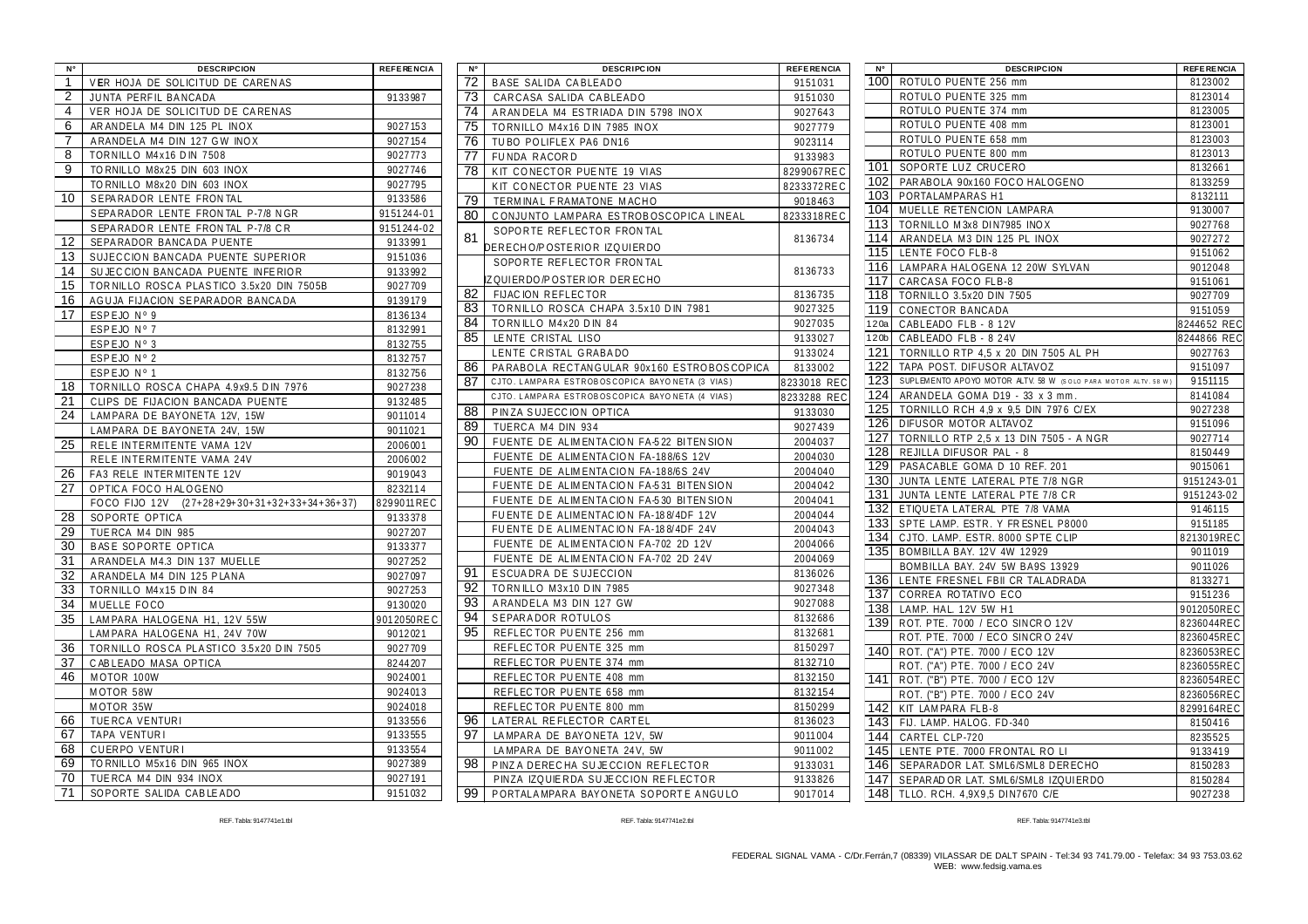